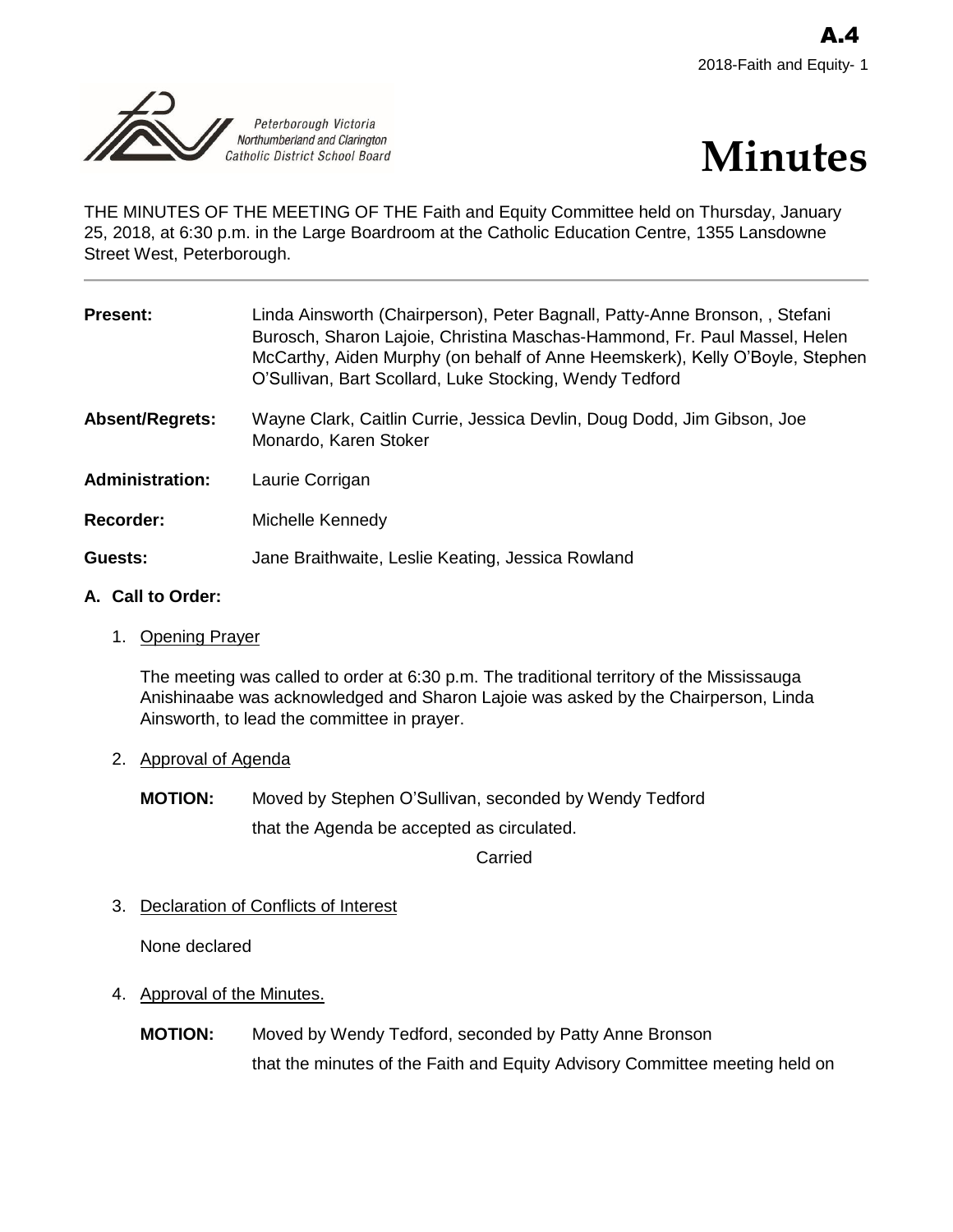October 12, 2017, be approved.

Carried.

### 5. Business Arising from the Minutes

Father Paul Massel was asked about the new Confirmation program, which has been used in Peterborough this year, being extended to the rest of the Diocese next year. Father Paul indicated that the program is going well in Peterborough and there is every expectation that it would go forward to the rest of the Diocese next year.

## **B. Recommended Actions/Presentations:**

### 1. Ministry of Education Action Plan

Laurie Corrigan, Superintendent of Learning and Peter Bagnall, Religious Education Consultant, gave a presentation to the committee about the Ministry of Education's Equity Action Plan.

A brief history of the Equity in Education in Ontario was explained and in 2017-18 there is now an Equity Action Plan which endeavours to support student success by removing barriers experienced by marginalized groups. It is expected that the equity action plan will give school boards the tools to break down the barriers present which prevent all from experiencing wellbeing and achievement.

### 2. Culturally Relevant and Responsive Pedagogies (CRRP)

Peter Bagnall explained the Culturally Relevant and Responsive Pedagogy (CRRP) project in which PVNC is participating. Our Board will use funding to have 50 teachers participate in CRRP training.

There is also a working group on Equity which will operationalize what implementing this will work like at our Board.

Laurie Corrigan reviewed the pillars in the Equity Action Plan and then answered questions from the committee.

### 3. When Faith Meets Pedagogy, Conference Highlights

Peter Bagnall gave an overview of the 'When Faith Meets Pedagogy Conference' held in Toronto in October, 2017. There were four presenters and nine participants who attended from PVNC. Peter then answered questions from the committee.

### 4. Admission to Catholic Schools – Administrative Procedure Review

Laurie Corrigan introduced the Administrative Procedure, 'Admission to Catholic Schools' which is aligned with the directional policy, 'Catholic Education' and operationalizes the processes of registering students in our schools.

Laurie invited the committee to review the draft that was provided with the agenda package and provide feedback via email prior to the Policy Committee meeting on January 30, 2018.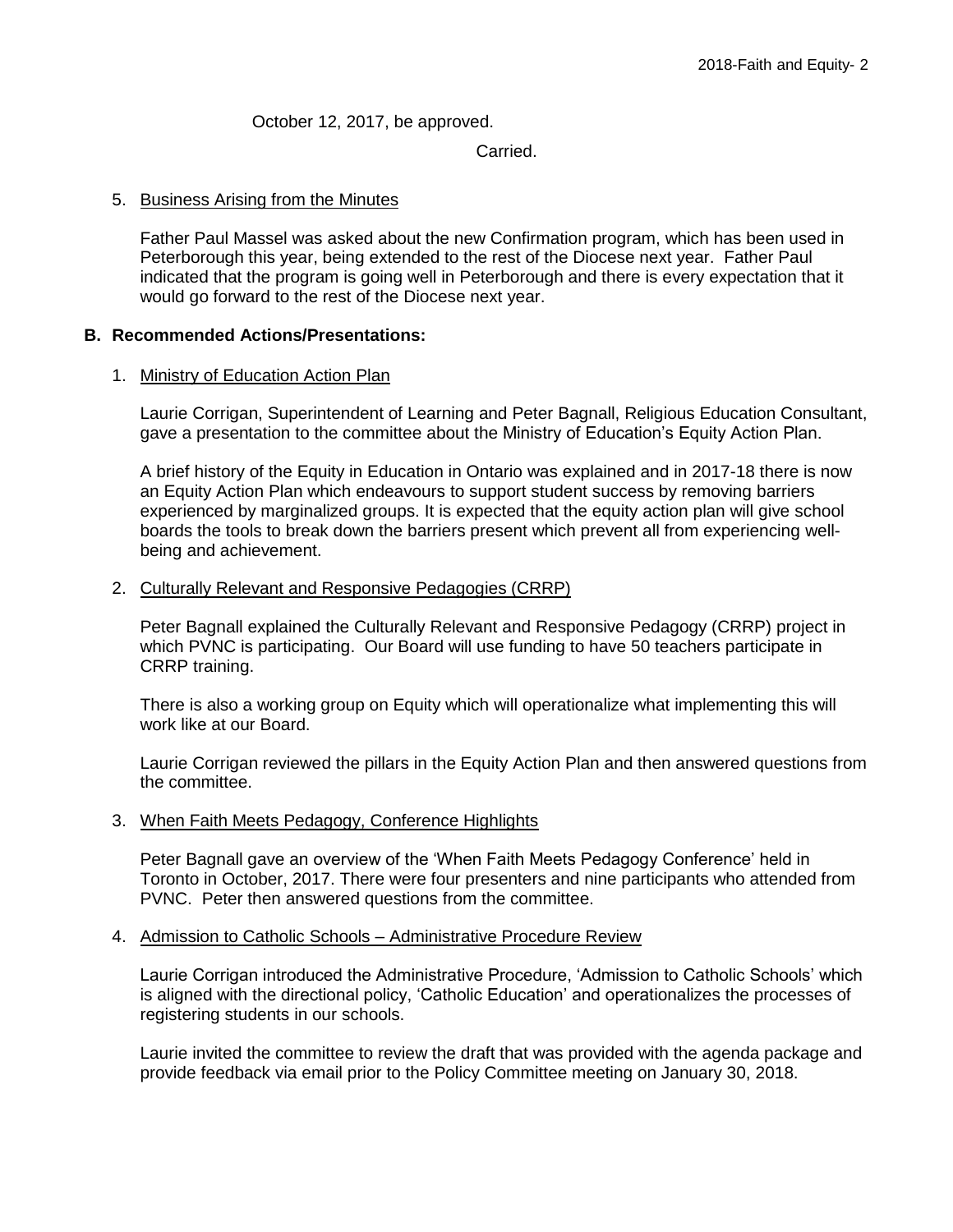# **C. Information Items:**

# 1. Renewing the Promise Update

Laurie Corrigan gave a brief update regarding Renewing the Promise. A team of fourteen from PVNC attended the symposium, where they took part in conversations about the strengths and challenges of Catholic Education. Part of the presentation included a history of Catholic Education which was performed by students. Data collected from the symposium will be used to write the pastoral letter on the direction of Catholic Education in Ontario, which will be published in late April this year.

# 2. Religious Education and Family Life Update

Peter Bagnall reported that the development of the Gr. 5 Growing in Faith, Growing in Christ program is well on its way. Will be coming this year and there is a fairly significant change in the presentation of the content from the previous four years.

There has been a focus to work on strengthening the use of the parish portals, thus making significant connections between home and parish.

### 3. Diocesan Updates

Father Paul Massel reported Diocesan updates to the committee.

Confirmation meetings are continuing throughout the parishes. It is hoped that parents will be engaged and all are working towards having good collaborations between parish and school.

Father Paul made the following announcements:

There is a fundraising dinner on February 3, 2018, to raise funds for Vocations. All are invited to witness 'The way of the Cross' which is the outdoor procession in Peterborough, at Easter. Fr. Thom Lynch is now the principal of Sacred Heart College.

Dr. Donald Graham is giving a talk about Cardinal Newman on February 22, 2018 at St. Alphonsus.

# 4. Committee Member Updates

Committee members were invited to share any updates with the Committee.

Bart Scollard – reported that he attended 'Renewing the Promise' as part of the Board contingent, where there was lots of good discussion. OECTA gave a survey to teachers in the board to ask them about their well-being. OECTA and the Board met to share the results and there is a commitment to work together to continue to address the needs of the teachers in the schools.

Stefani Burosch – reported that the first Well-Being Summit took place with 70 student participants from six secondary schools. Stefani also attended the OCSTA Conference where herself and three other mental health leads gave a presentation.

Leslie Keating – asked the committee to take time to read and carefully consider the Administrative Procedure regarding Admission to Catholic schools as it is an important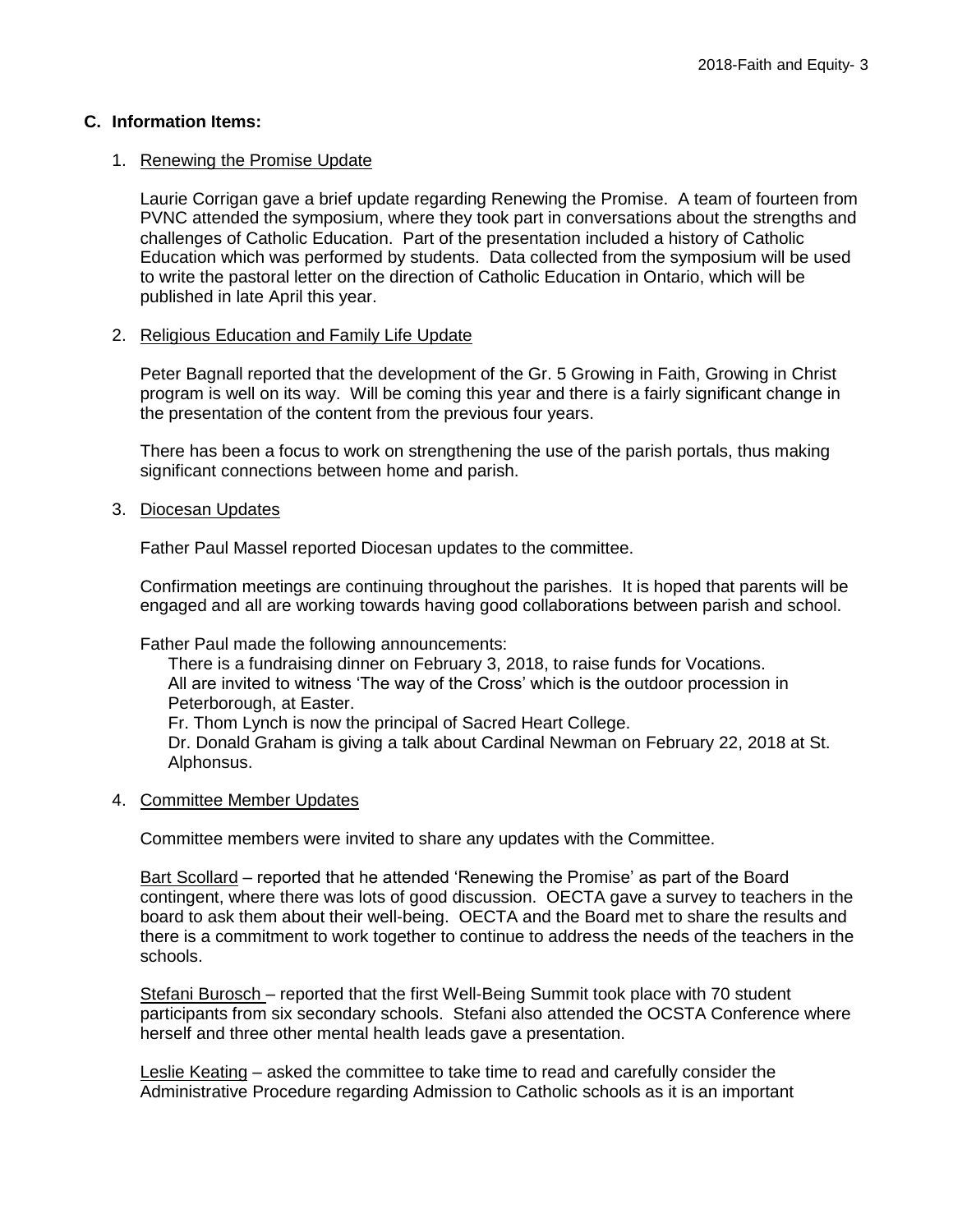document to principals and the operation of the school. Leslie reported that the Principals were able to have a retreat with Fr. Con O'Mahony which was a great experience.

Wendy Tedford – was sad to report that Maria Fitzgerald's (Rosary Program) mother has passed away. Wendy also reported that there are two women whose names were put forward for National awards. The recipients will be announced in July.

Christine Maschas Hammond – Reported that in 2015, there were 63 students who were new to Canada in our system. In 2017, there were 152 students who were new to Canada. There are now three ESL secondary classes being run as full year courses in our schools.

Sharon Lajoie -reported that on January 17, 2018 there was a training session for Indigenous Cultural Competency. To date, 18 percent of PVNC staff have taken this training. There is new curriculum in the area of history which includes Indigenous education with specific expectations for which there will be training for teachers coming up in the near future.

Jane Braithwaite – reported that February is Black History Month and she has provided information regarding this to Peter Bagnall.

Luke Stocking – reported that on February 15, 2018, there will be a Development and Peace Lenten Retreat with secondary schools. Luke told the committee about the new Share Lent phone app that will bring up a reflection for each day. The theme this year is "Together for Peace" and there are many resources, including the Lenten calendar on the website.

Luke also reported that lawyer, Felix Morka, will be speaking in Peterborough on March 17, 2018, about working with the people living in the slums in Nigeria, empowering them to work with Government.

Aiden Murphy - reported that the Chaplaincy Leaders are meeting with Laurie Corrigan and working through a book study called 'Redeeming Administration' together as a group.

Father Paul Massel – reported that he will be travelling with a Medical Brigade again this year and will be in the Philippines in February.

Linda Ainsworth – reported that she was in attendance at the OCSTA event where Stefani and her colleagues were presenting and shared points on what was learned there.

# **D. Next Committee Meeting Date:**

- 1. The next meeting is scheduled for, **Thursday, April 26, 2018**, at the Catholic Education Centre, **Peterborough**
- 2. Future Agenda Items Please forward any future agenda items to Michelle Kennedy, Administrative Assistant.
- 3. Selection of Member for Opening Prayer Stephen O'Sullivan
- 4. Selection of Member for Closing Prayer Anne Heemskerk